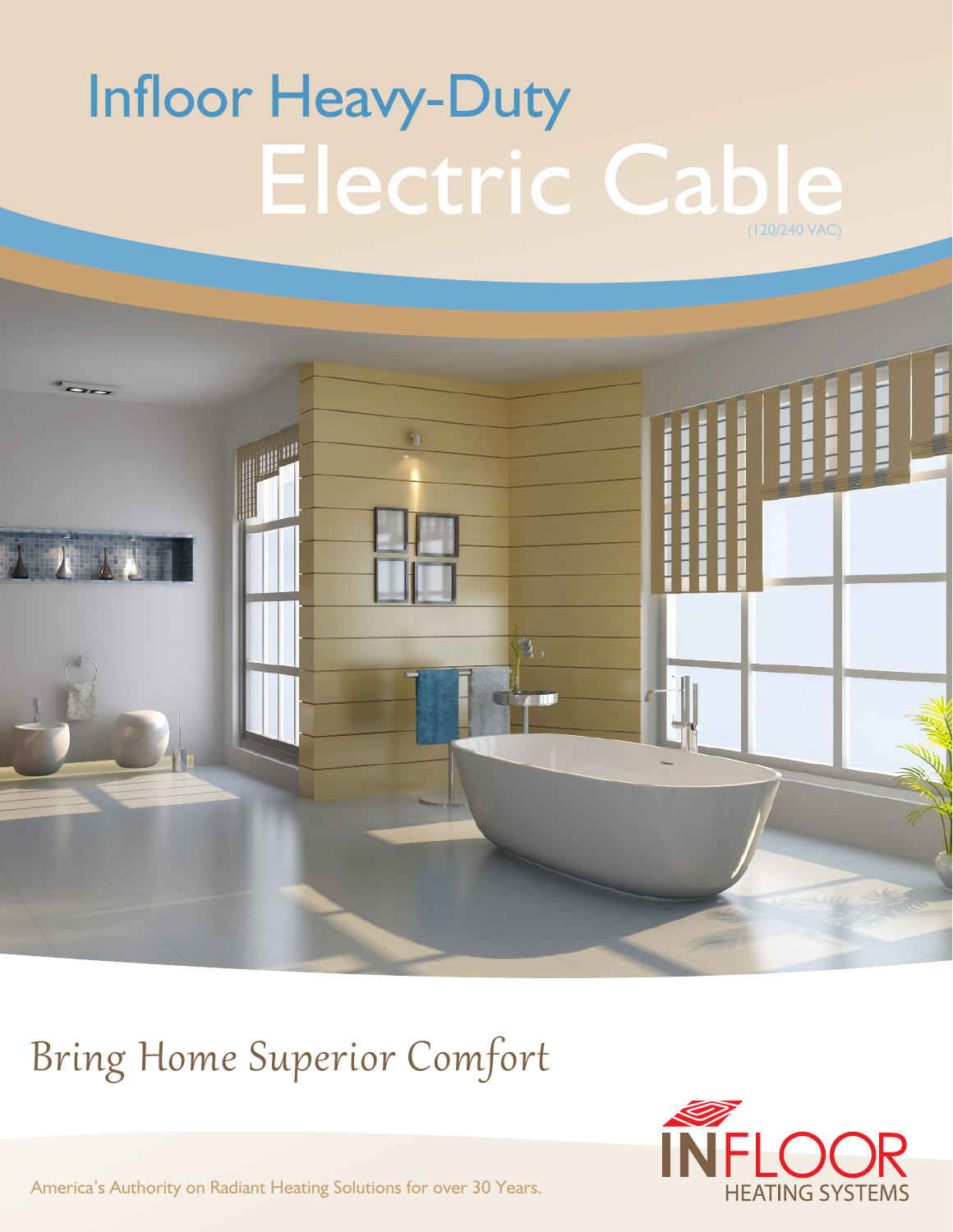### Discover superior comfort you can count on with Infloor's Heavy-Duty Electric Cable System

Infloor's premium Heavy-Duty Electric Cable is the best choice for large areas, entire homes, buildings, and offices, new construction, and outdoor surfaces. The thicker cable is manufactured by Nexan, includes a 30-year warranty, and is approved to be embedded into concrete and used in wet locations. Infloor Heating Systems specializes in designing systems and floor plans that work best for each project, maximizing efficiency and dialing in the comfort.

Infloor's Heavy-Duty Electric Cable radiant heating system come in pre-engineered units, ready to install, and can be fit to any sized room or outdoor area. It's perfect for all floor coverings too, including hard wood, carpet, tile, laminates, and more. We use state-of-the-art electric heating cables, hardware, and electrical controls for an economical and long lasting system, backed by our support and expertise.



### Love Your Floor Like Never Before

#### Comfort that Goes Beyond

- Energy-efficient systems use less energy
- Eliminates air bourne allergens and dust
- Home safety with no open flames
- Infloor system offers use of entire space
- System design flexibility
- Room-to-room temperature control
- Programmable thermostats
- Cable & components built to last
- Experienced Infloor representatives

#### Get Started Today

Contact us for a personalized quote and let us plan your new Infloor radiant heating system. We can answer any questions you may have and design a system specific to your project's requirements. We're here to help with all your radiant heating needs.

Phone: (719) 395-3400 Toll Free: (800) 608-0562 www.infloor.com info@infloor.com

#### The Best in Radiant Heating

Infloor Heating Systems is a pioneer in the radiant heating industry, designing and manufacturing systems since 1984. Infloor specializes in electric and hydronic radiant heating, with additional energy-saving solutions such as solar and geo thermal. The benefits of radiant heating are superior to conventional forced-air and baseboard systems. Radiant heating is energy-efficient, reducing gas and electric bills, eliminates duct work and duct losses, creates a quieter home, and is a healthier way of living for those with allergies. Infloor Heating Systems is proud to offer premium, innovative radiant heating systems and products designed to improve your everyday living and comfort.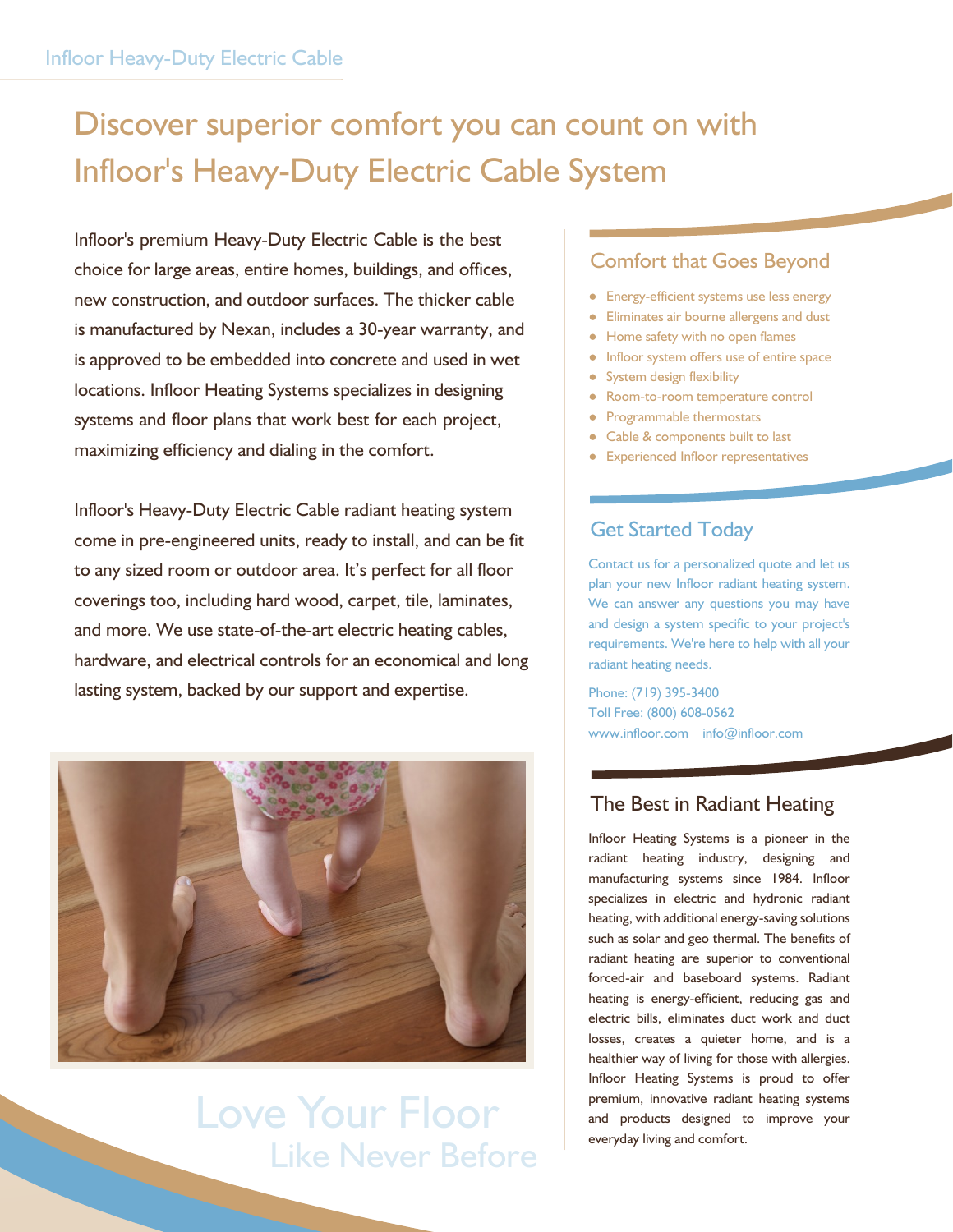# Infloor's Electric Cable is Easy to Plan and Install

The pre-engineered heating units by Nexan are ready to use and available in many sizes that can fit almost any room, regardless of shape or size. Each unit is ready to be installed by simply laying the cable on the floor in loops of a specified distance. No extra building materials are needed. The unique patented cable is designed to provide the ultimate safety for both dry and wet environments. Every element is thoroughly tested during production to ensure a quality, long lasting product you can count on for years to come.

### Cable Selection Chart

| MODEL #     | <b>WATTS</b> |      |           | <b>NET FLOOR AREA</b> |  |
|-------------|--------------|------|-----------|-----------------------|--|
|             | 120V         | 240V | 120V      | 240V                  |  |
| 40018       | 200          | N/A  | $14 - 20$ | N/A                   |  |
| 40019/40025 | 300          | 327  | $21 - 30$ | $21 - 30$             |  |
| 40020/40026 | 400          | 435  | $31 - 40$ | $31 - 40$             |  |
| 40021/40027 | 500          | 543  | $41 - 50$ | $41 - 50$             |  |
| 40022/40028 | 600          | 652  | $51 - 60$ | $51 - 60$             |  |
| 40023/40029 | 700          | 760  | $61 - 70$ | $61 - 70$             |  |
| 40024       | 850          | N/A  | 71-85     | N/A                   |  |
| 40030       | N/A          | 914  | N/A       | $71 - 85$             |  |
| 40031       | N/A          | 1088 | N/A       | $81 - 100$            |  |
| 40032       | N/A          | 1361 | N/A       | $101 - 125$           |  |
| 40033       | N/A          | 1492 | N/A       | $126 - 137$           |  |
| 40034       | N/A          | 1852 | N/A       | $138 - 170$           |  |
| 40035       | N/A          | 2286 | N/A       | $171 - 210$           |  |
| 40036       | N/A          | 2837 | N/A       | $211 - 260$           |  |
| 40037       | N/A          | 3600 | N/A       | $261 - 330$           |  |

Discover the possibilities. experience superior comfort.